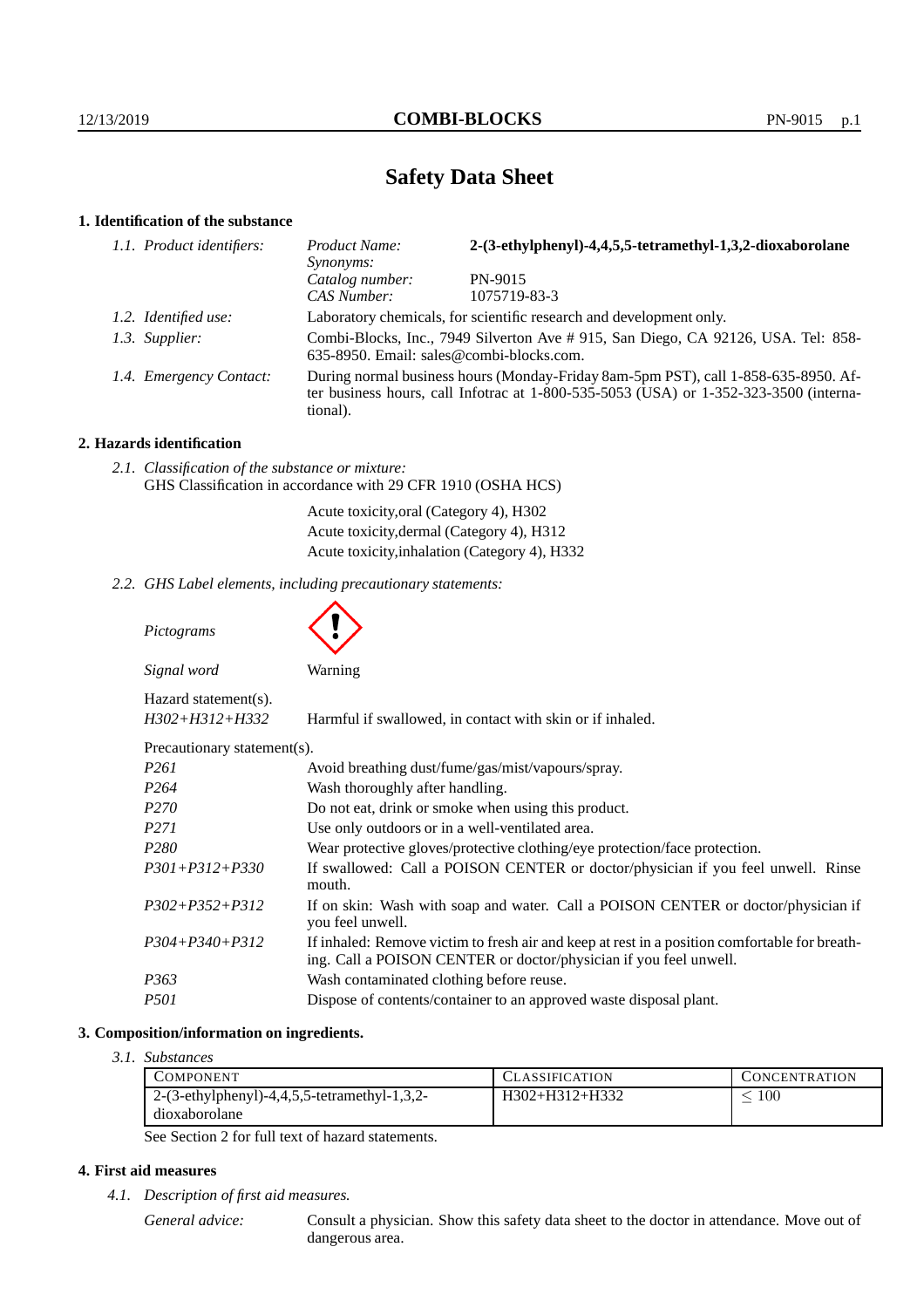|                                                                                      | If inhaled:   | Remove victim to fresh air and keep at rest in a position comfortable for breathing. Call a<br>POISON CENTER or doctor/physician if you feel unwell.                              |  |
|--------------------------------------------------------------------------------------|---------------|-----------------------------------------------------------------------------------------------------------------------------------------------------------------------------------|--|
| In case of skin contact:<br>unwell.<br>In case of eye contact:<br>medical attention. |               | Wash with soap and water. Call a POISON CENTER or doctor/physician if you feel                                                                                                    |  |
|                                                                                      |               | Immediately flush with plenty of water. After initial flushing, remove any contact lenses<br>and continue flushing for at least 15 minutes. Keep eye wide open while rinsing. Get |  |
|                                                                                      | If swallowed: | Call a POISON CENTER or doctor/physician if you feel unwell. Rinse mouth.                                                                                                         |  |
| 4.2.                                                                                 |               | Most important symptoms and effects, both acute and delayed:                                                                                                                      |  |

See Section 2.2 and/or in Section 11.

*4.3. Indication of any immediate medical attention and special treatment needed:* No data.

#### **5. Fire fighting measures**

- *5.1. Extinguishing media:* Use dry sand, dry chemical or alcohol-resistant foam for extinction.
- *5.2. Special hazards arising from the substance or mixture:* Carbon monoxide.
- *5.3. Advice for firefighters:* Wear self-contained breathing apparatus for firefighting if necessary.
- *5.4. Further information:* No data available.

### **6. Accidental release measures**

- *6.1. Personal precautions, protective equipment and emergency procedures:* Ensure adequate ventilation. Use personal protective equipment.
- *6.2. Environmental precautions:* Should not be released into the environment. See Section 12 for additional ecological information.
- *6.3. Methods and materials for containment and cleaning up:* Sweep up or vacuum up spillage and collect in suitable container for disposal.
- *6.4. Reference to other sections:* Refer to protective measures listed in Sections 8 and 13.

### **7. Handling and storage**

- *7.1. Precautions for safe handling:* Avoid contact with skin and eyes. Avoid inhalation of vapour or mist. Keep away from sources of ignition - No smoking. Take measures to prevent the build up of electrostatic charge. For precautions see section 2.2.
- *7.2. Conditions for safe storage, including any incompatibilities:* Keep container tightly closed in a dry and well-ventilated place. Containers which are opened must be carefully resealed and kept upright to prevent leakage.
- *7.3. Specific end use(s):* Laboratory chemicals, for scientific research and development only.

### **8. Exposure Controls / Personal protection**

- *8.1. Control parameters:*
	- *Components with workplace control parameters:* Contains no substances with occupational exposure limit values.
- *8.2. Exposure controls:*
	- *Appropriate engineering controls:* Ensure that eyewash stations and safety showers are close to the workstation location. Ensure adequate ventilation, especially in confined areas. Use only under a chemical fume hood.

*Personal protective equipment:*

| Eye/face protection:    | Wear appropriate protective eyeglasses or chemical safety goggles as described by OSHA's<br>eye and face protection regulations in 29 CFR 1910.133 or European Standard EN166.                                                                                                                                         |
|-------------------------|------------------------------------------------------------------------------------------------------------------------------------------------------------------------------------------------------------------------------------------------------------------------------------------------------------------------|
| Skin protection:        | Handle with gloves. Gloves must be inspected prior to use. Use proper glove removal<br>technique (without touching glove's outer surface) to avoid skin contact with this product.<br>Dispose of contaminated gloves after use in accordance with applicable laws and good<br>laboratory practices. Wash and dry hands |
| <b>Body Protection:</b> | Complete suit protecting against chemicals, Flame retardant antistatic protective clothing.<br>The type of protective equipment must be selected according to the concentration and<br>amount of the dangerous substance at the specific workplace.                                                                    |
| Respiratory protection: | No protective equipment is needed under normal use conditions.                                                                                                                                                                                                                                                         |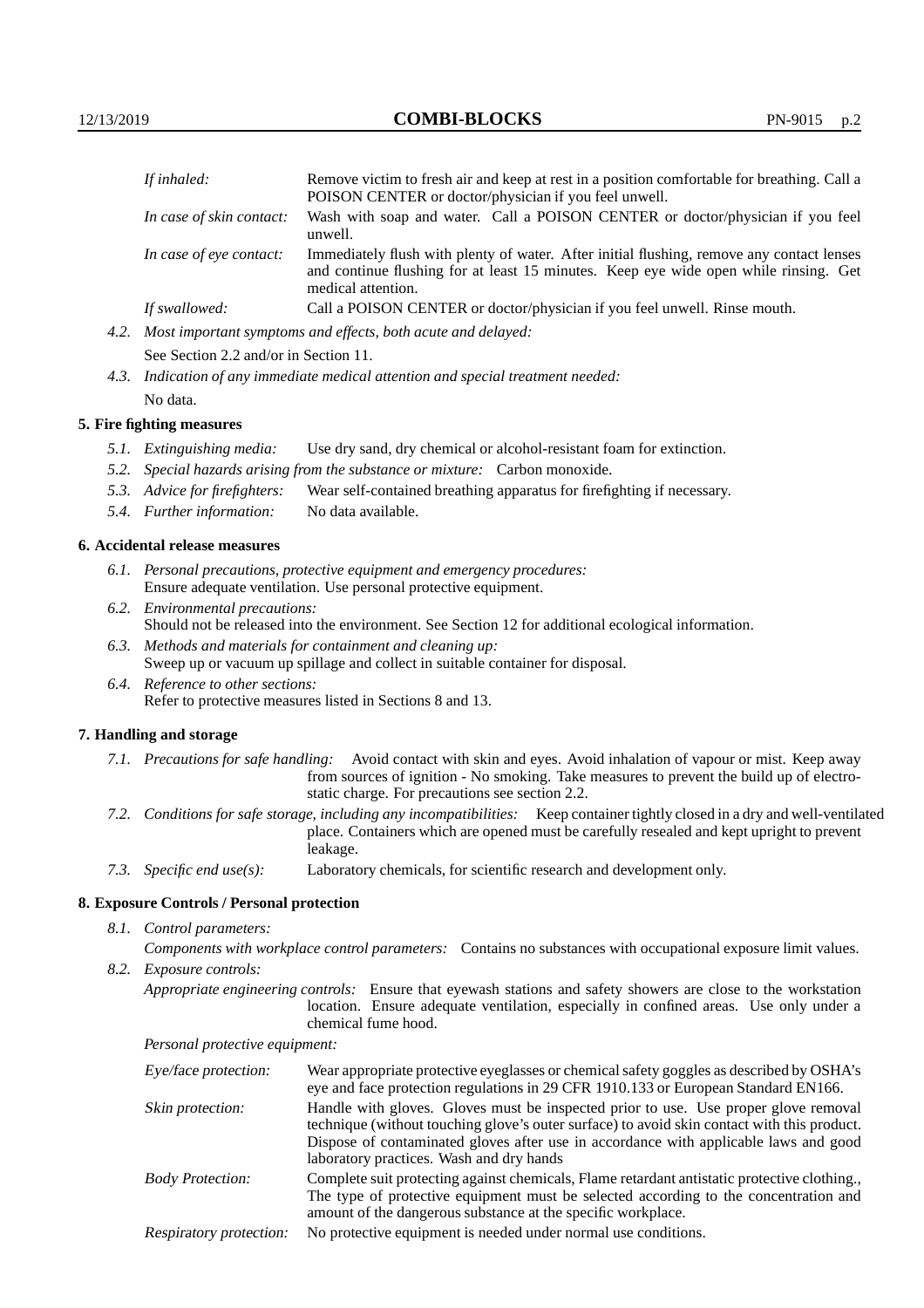Control of environmental exposure: Prevent further leakage or spillage if safe to do so. Do not let product enter drains.

# **9. Physical and chemical properties**

*9.1. Information on basic physical and chemical properties*

| (a)                        | Appearance:                                   | No data  |
|----------------------------|-----------------------------------------------|----------|
| (b)                        | Odour:                                        | No data  |
| (c)                        | Odour Threshold:                              | No data  |
| (d)                        | pH:                                           | No data  |
| (e)                        | Melting point/freezing point:                 | No date. |
| (f)                        | Initial boiling point and boiling range:      | No data  |
| (g)                        | Flash point:                                  | No data  |
| (h)                        | Evaporatoin rate:                             | No data  |
| (i)                        | Flammability (solid, gas):                    | No data  |
| (j)                        | Upper/lower flammability or explosive limits: | No data  |
| (k)                        | Vapour pressure:                              | No data  |
| $\left( \mathrm{l}\right)$ | Vapour density:                               | No data  |
| (m)                        | Relative density:                             | No data  |
| (n)                        | Water solubility:                             | No data  |
| $\circ$                    | Partition coefficient: n-octanol/water:       | No data  |
| (p)                        | Auto-ignition:                                | No data  |
| (q)                        | Decomposition temperature:                    | No data  |
| (r)                        | Viscosity:                                    | No data  |
| (s)                        | Explosive properties:                         | No data  |
| (t)                        | Oxidizing properties:                         | No data  |

### *9.2. Other safety information:*

| Formula          | $C_{14}H_{21}BO_2$ |
|------------------|--------------------|
| Molecular weight | 232.1              |
| CAS Number       | 1075719-83-3       |

### **10. Stability and reactivity**

|  | 10.1. Reactivity | No data |
|--|------------------|---------|
|--|------------------|---------|

- *10.2. Chemical stability* Stable under recommended storage conditions.
- *10.3. Possibility of hazardous reactions* No data
- *10.4. Conditions to avoid*
- *10.5. Incompatible material* No data.
- *10.6. Hazardous decomposition products:*

Hazardous decomposition products formed under fire conditions: Carbon monoxide. Other decomposition products: No data In the event of fire: See Section 5.

### **11. Toxicological information**

*11.1 Information on toxicological effects*

| Acute toxicity:                                                                  | Harmful if swallowed. Harmful in contact with skin. Harmful if inhaled.     |  |  |
|----------------------------------------------------------------------------------|-----------------------------------------------------------------------------|--|--|
| Skin irritation/corrosion:                                                       | Harmful in contact with skin. Harmful if inhaled.                           |  |  |
| Eye damage/irritation:                                                           | No data available.                                                          |  |  |
| Respiratory or skin sensitization:                                               | No data available.                                                          |  |  |
| Germ cell mutagenicity:                                                          | No data available.                                                          |  |  |
| Carcinogenicity:                                                                 | No data available.                                                          |  |  |
| Reproductive toxicity:                                                           | No data available.                                                          |  |  |
|                                                                                  | Specific target organ system toxicity - single exposure: No data available. |  |  |
| Specific target organ system toxicity - repeated exposure:<br>No data available. |                                                                             |  |  |
| Aspiration hazard:                                                               | No data available.                                                          |  |  |